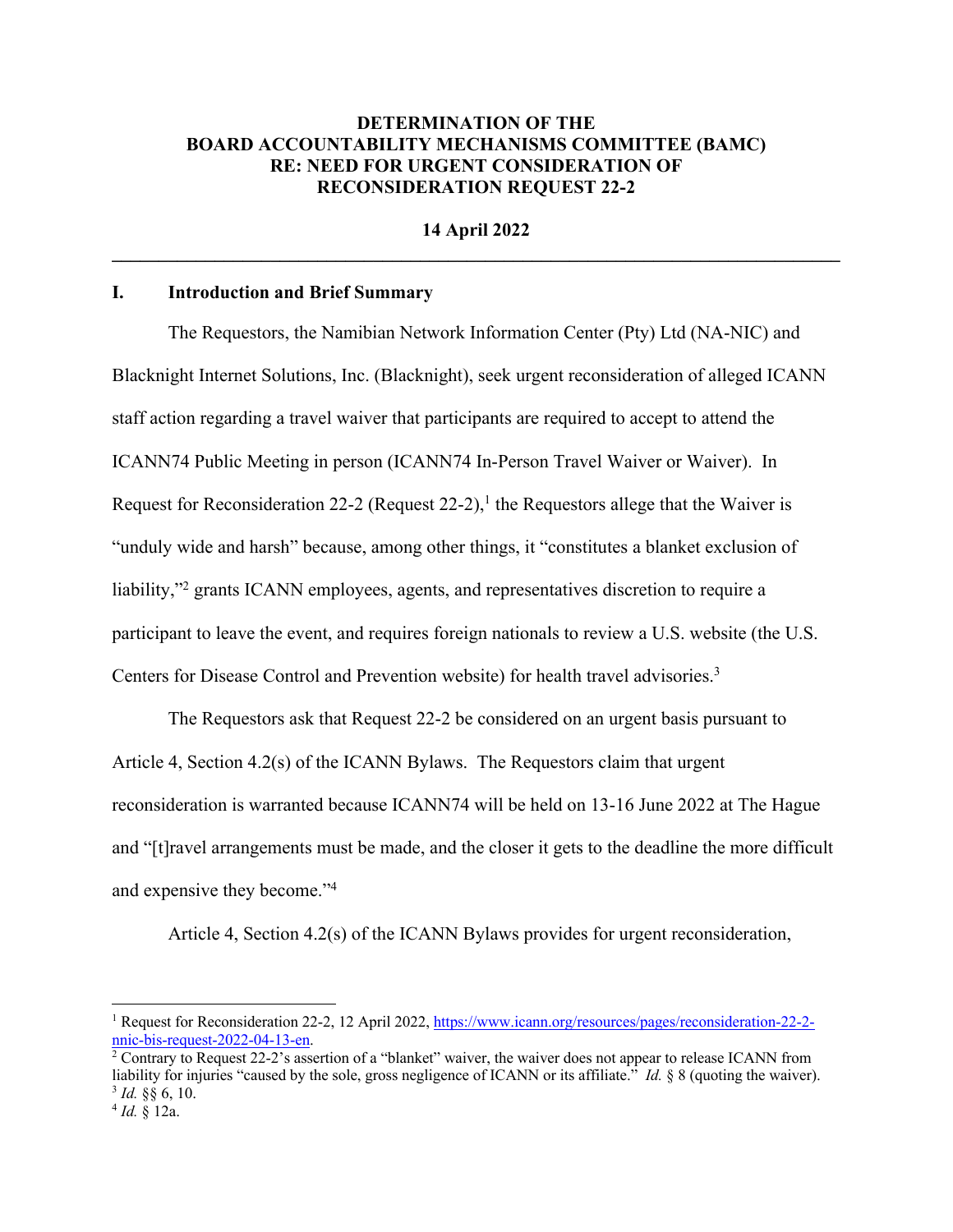where appropriate, of only "Board action or inaction," not staff action or inaction.<sup>5</sup> As discussed in further detail below, the BAMC concludes that Request 22-2 does not meet the requirements for urgent reconsideration because the challenged action is that of ICANN staff. The Requestors have not identified any Board action that was taken related to the ICANN74 In-Person Travel Waiver. Nor can the Requestors do so because the Board has not taken any actions related to the Waiver.

The BAMC's determination set out here is limited to its assessment of whether Request 22-2 meets the requirements for urgent reconsideration. A substantive review of the merits of the Requestors' claims is beyond the scope of this determination.

Notwithstanding that Request 22-2 will not be treated as urgent under the ICANN Bylaws, the Requestors may still proceed with Request 22-2 under the timeline for a standard (meaning non-urgent) reconsideration request, and the BAMC will ensure, as always, that the matter will be handled expeditiously, to the extent feasible and practicable.

#### **II. Grounds for Urgent Consideration of Reconsideration Requests**

Article 4, Section 4.2(s) of the ICANN Bylaws allows requestors to submit urgent requests for reconsideration provided certain requirements are met:

> If the Requestor believes that the Board action or inaction for which a Reconsideration Request is submitted is so urgent that the timing requirements of the process set forth in this Section 4.2 are too long, the Requestor may apply to the Board Accountability Mechanisms Committee for urgent consideration. Any request for urgent consideration must be made within two business days (as calculated by local time at the location of ICANN's principal office) of the posting of the resolution at issue. A request for urgent consideration must include a discussion of why the matter is urgent for reconsideration and must demonstrate a likelihood of success with the Reconsideration Request.

 $5$  ICANN Bylaws, Art. 4,  $\S$  4.2(s).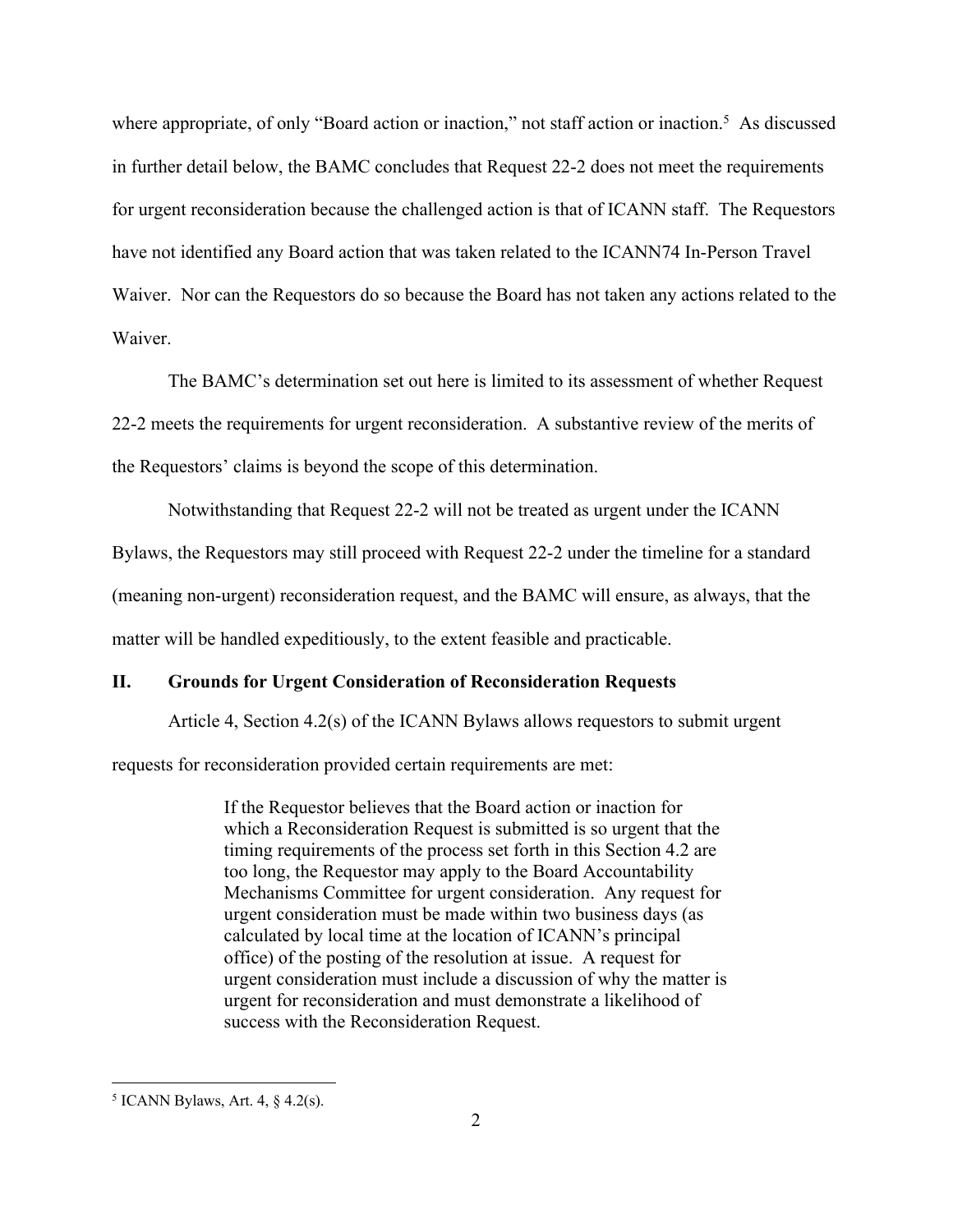The BAMC shall respond to the request for urgent consideration within two business days after receipt of the request.<sup>6</sup> If the BAMC agrees to consider the matter with urgency, then the Request will be processed within the time frame set forth in Section 4.2(t).

### **III. Request 22-2 Does Not Meet the Bylaws' Requirements for Urgent Consideration**

Under Article 4, Section 4.2(s) of the ICANN Bylaws, urgent consideration is available in certain circumstances with respect to requests for reconsideration of only "Board action or inaction," not staff action or inaction.<sup>7</sup> Further, Section 4.2(s) requires requests for urgent consideration to be made "within two business days . . . of the posting of the resolution at issue," and only the Board—not staff—can issue resolutions.<sup>8</sup>

Although the Requestors assert that they are seeking reconsideration of both Board and staff action,<sup>9</sup> the ICANN74 In-Person Travel Waiver was not adopted by the Board. As Request 22-2 acknowledges, the Requestors were not able to identify a resolution taken by the Board related to the Waiver.<sup>10</sup> Because the Bylaws limit urgent consideration to matters concerning "Board action or inaction," there is thus no basis for urgent consideration of Request 22-2, which seeks reconsideration of alleged staff action.

Moreover, even if the ICANN74 In-Person Travel Waiver resulted from Board action (which it did not), the Requestors would have had to seek urgent reconsideration within two business days of the relevant Board resolution's posting. Yet the Requestors did not seek urgent

 $6$  *Id.* § 4.2(t).

 $7$  *Id.* § 4.2(s).

<sup>8</sup> *Id.*

 $9$  Request 22-2,  $\S$  2.

 $^{10}$  *Id.* § 4.